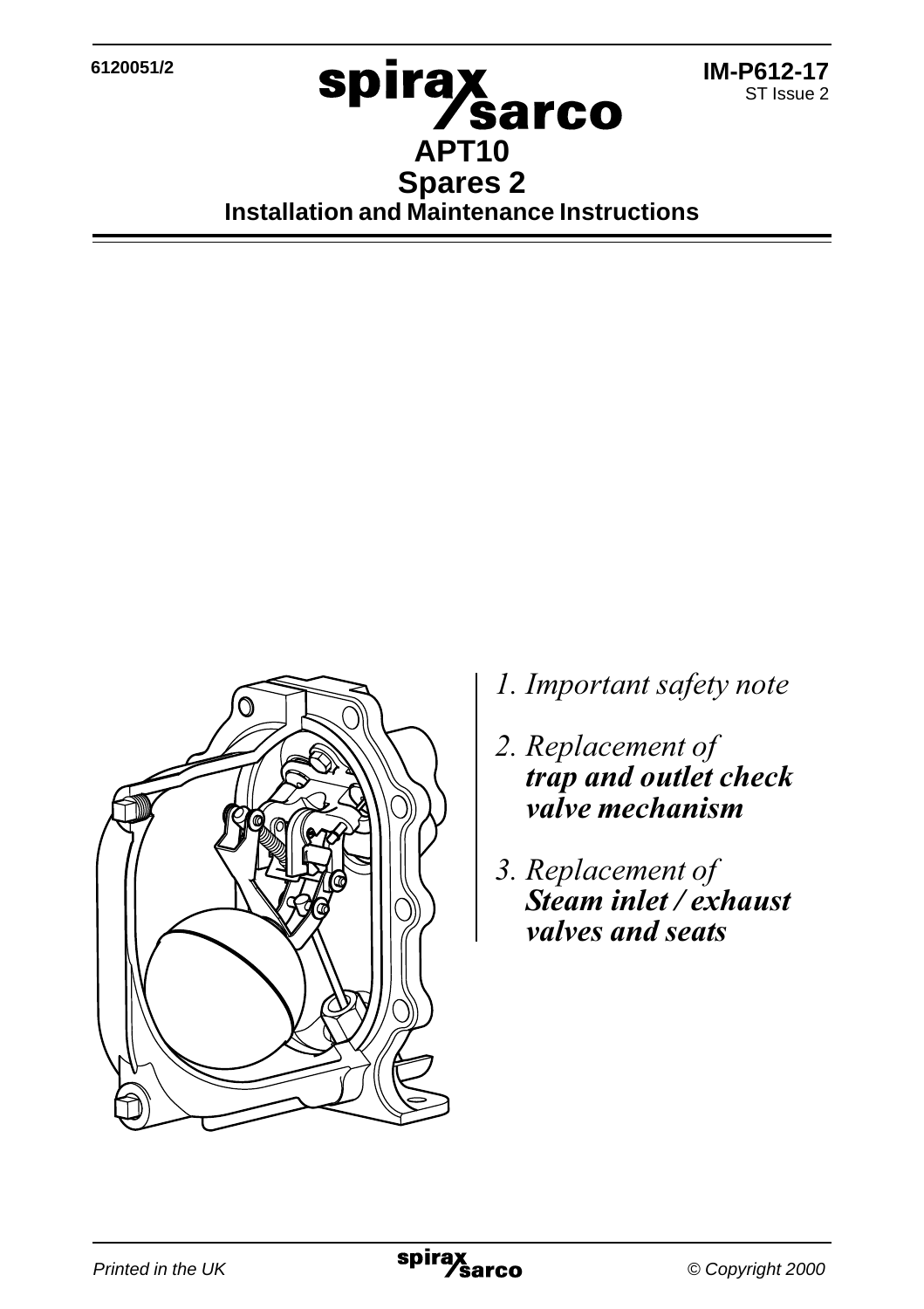# *1. Safety note*

**Before any installation or maintenance procedure, ensure that all steam or condensate lines are isolated.**

**Ensure any residual internal pressure in the product or connecting lines is carefully relieved. Also ensure any hot parts have cooled to prevent risk of injury from burns.**

**Always wear appropriate safety clothing before carrying out any installation or maintenance work.**

**Always use suitable lifting gear and ensure the product is safely secured.**

**When dismantling this product, care should be taken to prevent injury from the snap action mechanism.**

**Always handle with care.**

### **Disposal**

**There are no hazardous materials used in the construction of this product. Any unwanted material should be recycled or disposed of in an environmentally friendly manner.**

## 2. Replacement of trap and outlet check valve mechanism

**Please ensure the safety recommendations are observed before commencing with any maintenance of this product.**

### **Tools required**

19 mm A/F socket, 24 mm A/F socket, Flat blade screw driver, Torque wrench, Long nose pliers.

#### **To fit the new trap and outlet check valve mechanism**

- **1.** Disconnect all connections to the cover. Remove the cover bolts using a 19 mm A/F socket, then carefully slide the cover assembly away from the body (225 mm minimum withdrawal distance will be needed). Lift the cover assembly to a bench or other convenient working surface and clamp securely, avoiding contact with the gasket face.
- **2.** Gently remove used gasket material from the body and cover being careful not to damage the gasket sealing faces.
- **3.** Carefully fit a new gasket (item 2) into the existing body.
- **4.** Remove split pin, washer and shaft from the trap pivot (Z) (See Fig. 1).
- **5.** Remove trap valve stem (item 22) from the mechanism.
- **6.** The float and lever (items 5, 6) can now be swung up out of the way leaving access to the trap and check valve assembly.
- **7.** Using the 24 mm A/F socket unscrew the trap and check valve housing (item 9).
- **8.** The whole trap and check valve assembly can now be carefully withdrawn from the cover.
- **9.** There are no serviceable parts within this assembly; the replacement spares kit contains all new parts.
- **10.** Before fitting a new mechanism, clean the trap housing bore within the cover ensuring any sludge or scale is carefully removed. Remember to fit a new gasket (item 23).

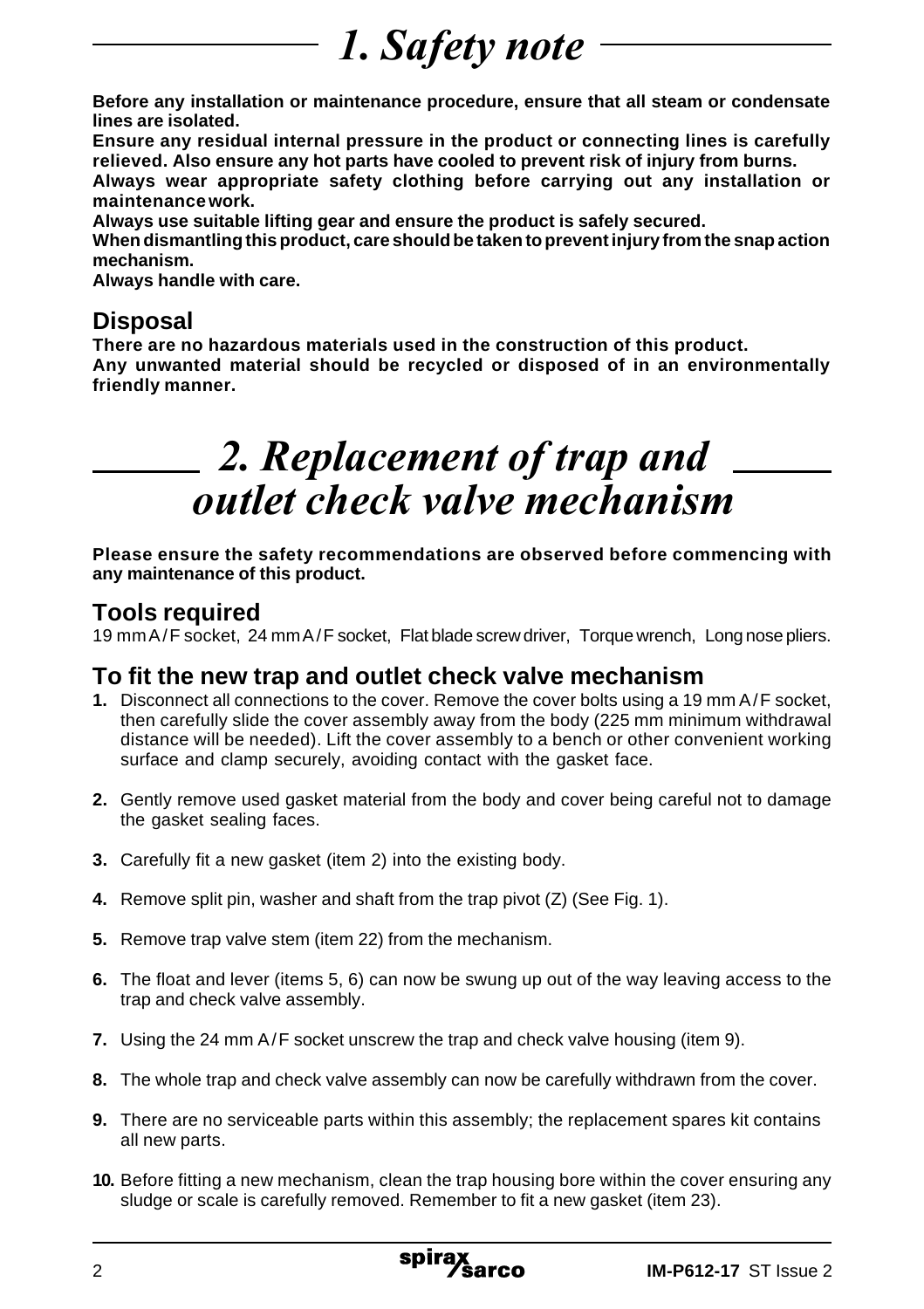#### **11. Assembly is the opposite to removal**.

- **12.** Tighten the 24 mm  $A/F$  trap housing to  $125 \pm 7$  N m.
- **13.** Refit the trap valve stem and trap pivot shaft (Z) (length 40 mm) remembering to use new split pins and washers - to the trap lever (item 5).
- **14.** Move the float to its upper and lower limits to ensure the trap mechanism operates smoothly and the valve stem (item 22) slides smoothly within its guide.
- **15.** With the mechanism fully assembled, refit the cover assembly to the body, ensuring the gasket faces are carefully aligned and no parts of the gasket are trapped or pinched outside the sealing areas.
- **16.** Refit the cover bolts ensuring they are sequentially tightened in opposing pairs, gradually increasing torque to  $63 \pm 5$  N m.

| <b>Bolt size</b>     | Socket size | <b>Tightening torque</b> |  |
|----------------------|-------------|--------------------------|--|
| M <sub>12</sub> x 45 | 19 mm $A/F$ | $63 \pm 5$ N m           |  |

**17.** Carefully reconnect the motive steam supply and the exhaust lines to the connections marked (S) and (E), and the condensate inlet and outlet to the connections marked (IN) and (OUT). The APT10 is now ready to recommission.

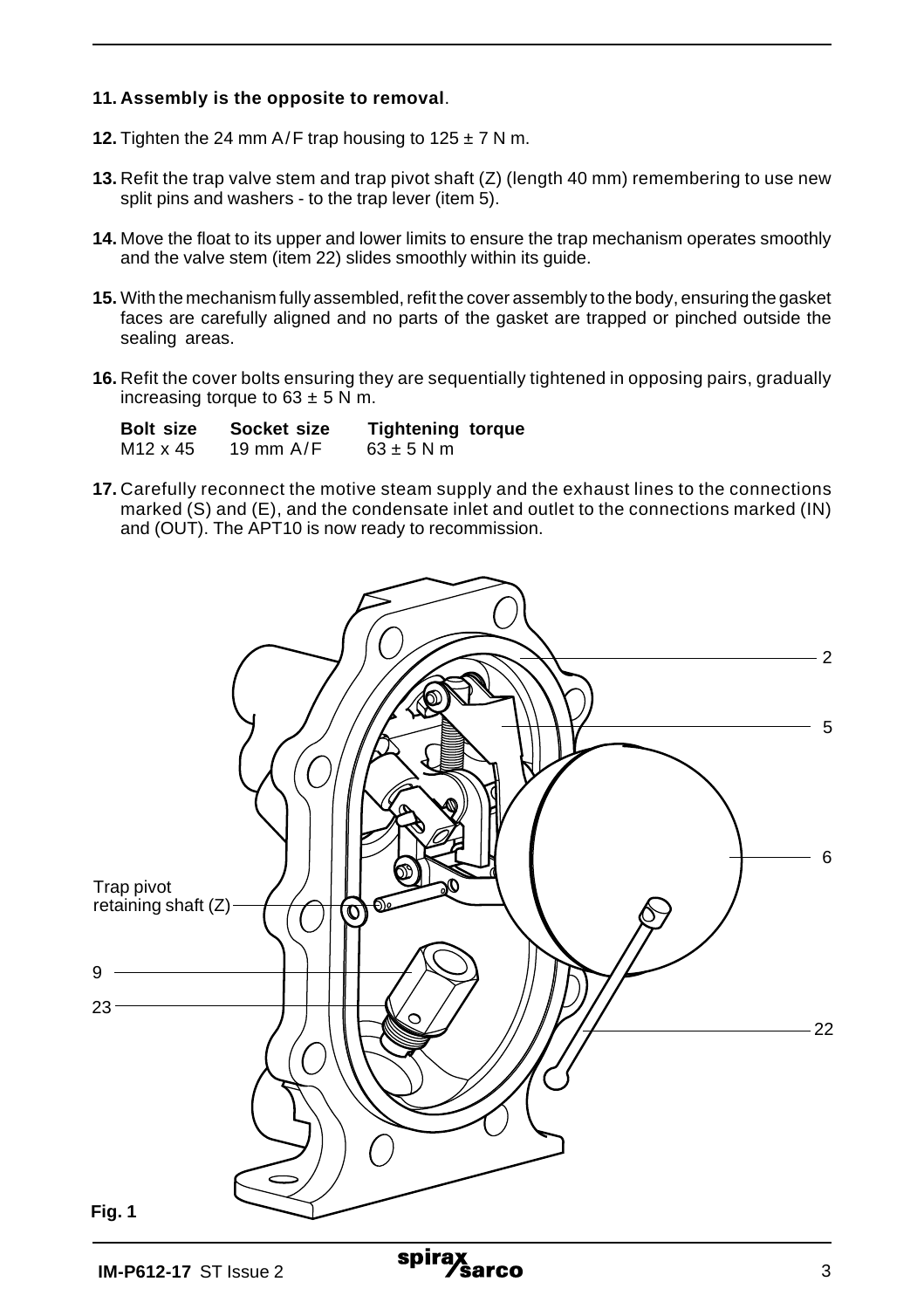# 3. Replacement of steam inlet / exhaust valves and seats

**Please ensure the safety recommendations are observed before commencing with any maintenance of this product.**

#### **Tools required**

13, 19 and 24 mm A/F sockets, Flat blade screw driver, Torque wrench, Long nose pliers

#### **To replace the steam inlet and exhaust valve and seats**

- **1.** Remove the cover and old gasket (see cover gasket replacement procedure in Section 2).
- **2.** Lift the cover assembly to a bench or other convenient working surface and clamp securely, avoiding contact with the gasket face.
- **3.** Carefully remove the circlip from the end of the steam inlet valve (item 17).
- **4.** Remove the three M8 bolts (items 20) using the 13 mm A/F socket.
- **5.** Lift away the whole pump bracket assembly as this will allow access to the valve seats. **Note: Do not allow the spring in the pump mechanism to bend back on itself as this may damage the coils and shorten the life of the spring.**
- **6.** Using the 24 mm socket unscrew both the steam inlet and exhaust seats.
- **7.** The seats, metal gaskets and steam inlet valve can now be removed.
- **8.** Carefully clean the threads and gasket faces within the cover assembly ensuring all residues are removed.
- **9.** Both seats (items 16) are identical. Insert the replacement steam valve (item 17) according to Fig. 2, with it's sphere located in the threaded end of the new seat.
- **10.** Place a new metal gasket (item 19) onto the threads of the seat before tightening into the cover.
- **11.** Tighten the seat using the 24 mm socket to  $125 \pm 7$  N m.
- **12.** The exhaust seat can be replaced in a similar way.
- **13.** Refit the whole pumpbracket to the cover and tighten the three M8 bolts using the 13 mm A/F socket to  $18 \pm 2$  N m.
- **14.** It is important to ensure a new circlip is fitted to the steam inlet valve after the bracket has been bolted in place.
- **15.** To remove the exhaust valve (item 18), remove split pins, washers, and shaft (Y) from the top spring pivot point. (See Fig. 3).
- **16.** Allow the spring and actuator to drop free.
- **17.** Draw the actuator arm downwards within its slots until the whole spring and actuator arm assembly with the exhaust valve comes free. It may be necessary to slide the exhaust valve backwards against its internal spring to free it from the pump bracket guide (item 13).
- **18.** Align the slot in the exhaust valve (item 18) with the tang of the actuator arm (item 24) (See Fig. 3).
- **19.** Gently rotate the exhaust valve away from the tanged spigot of the actuator arm.
- **20. Fitting the replacement exhaust valve is the opposite to removal,** remembering to compress the small spring within the new valve before refitting to the tanged spigot of the actuator arm.

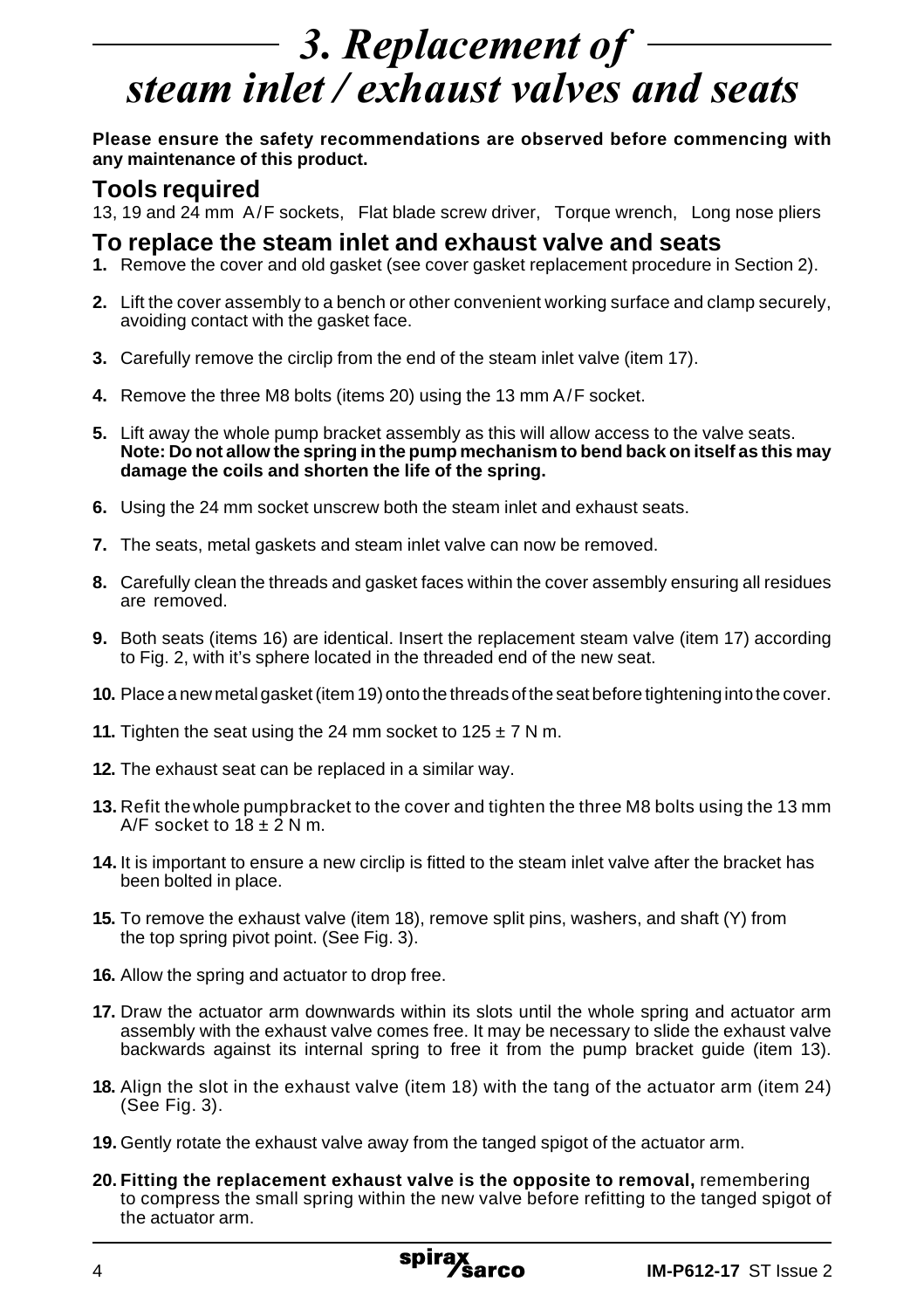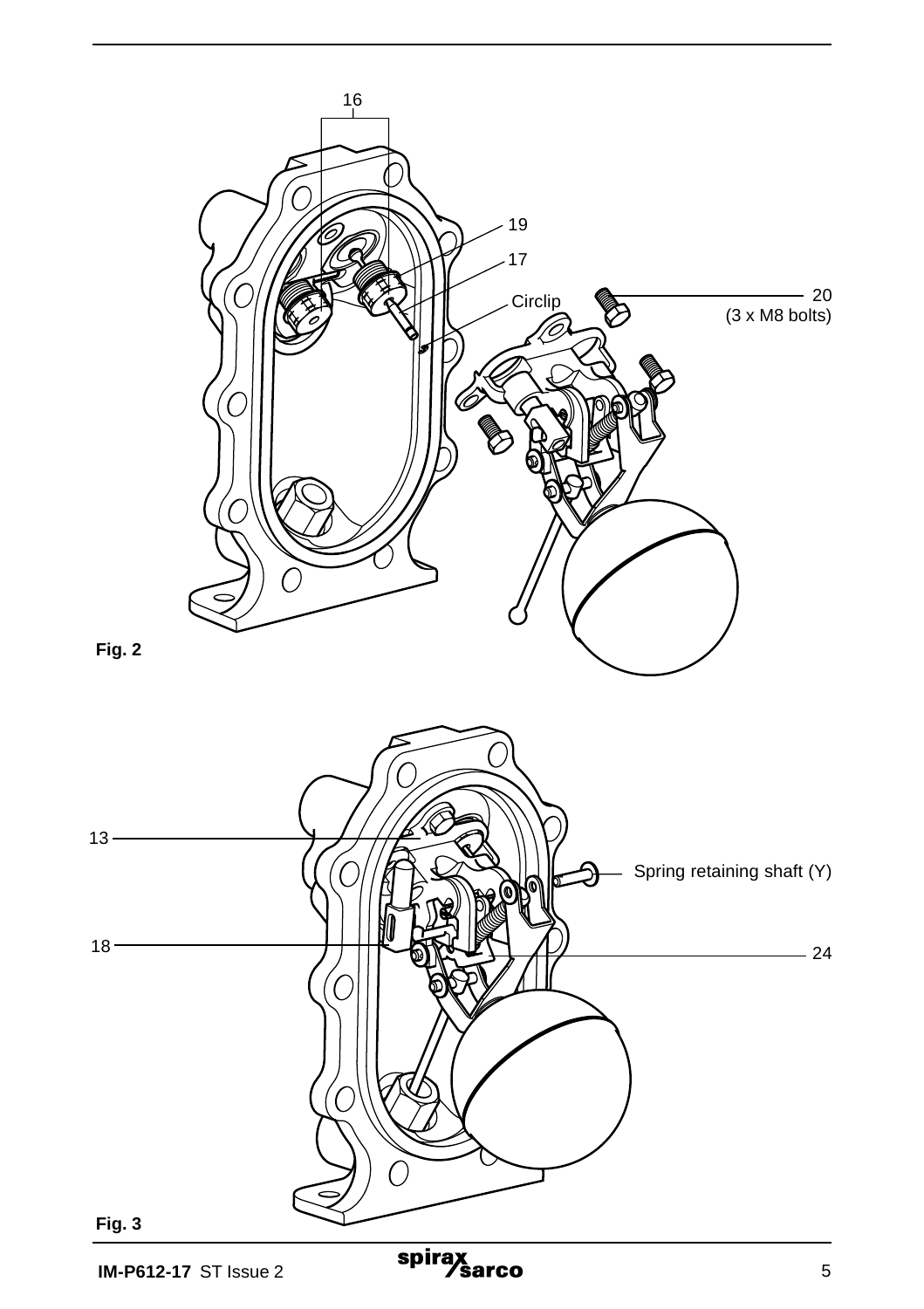- **19.** Ensure the actuator is correctly aligned and located within the slots of the pump bracket (item 13).
- **20.** Once this is correctly located, ensure the exhaust valve can slide easily within its guides.
- **21.** Always use new split pins and washers when refitting the spring retaining shaft (Y) (30 mm long).
- **22.** Check that the mechanism snaps over and opens and closes the valves by moving the float to its upper and lower limit of travel. **Note:** The valve gear has been designed to be adjustment-free, simplifying the fitting of new parts. If after assembly the mechanism does not operate correctly, check all the parts are assembled and aligned as per Fig. 4.
- **23.** With the mechanism fully assembled, refit the cover assembly to the body, ensuring the gasket faces are carefully aligned and no parts of the gasket are trapped or pinched outside the sealing areas.
- **24.** Refit the cover bolts ensuring they are sequentially tightened in opposing pairs, gradually increasing torque to  $63 \pm 5$  N m.
- **25.** Carefully reconnect the motive steam supply and the exhaust lines to the connections marked (S) and (E) and the condensate inlet and outlet to the connections marked (IN) and (OUT). The APT10 is now ready to recommission.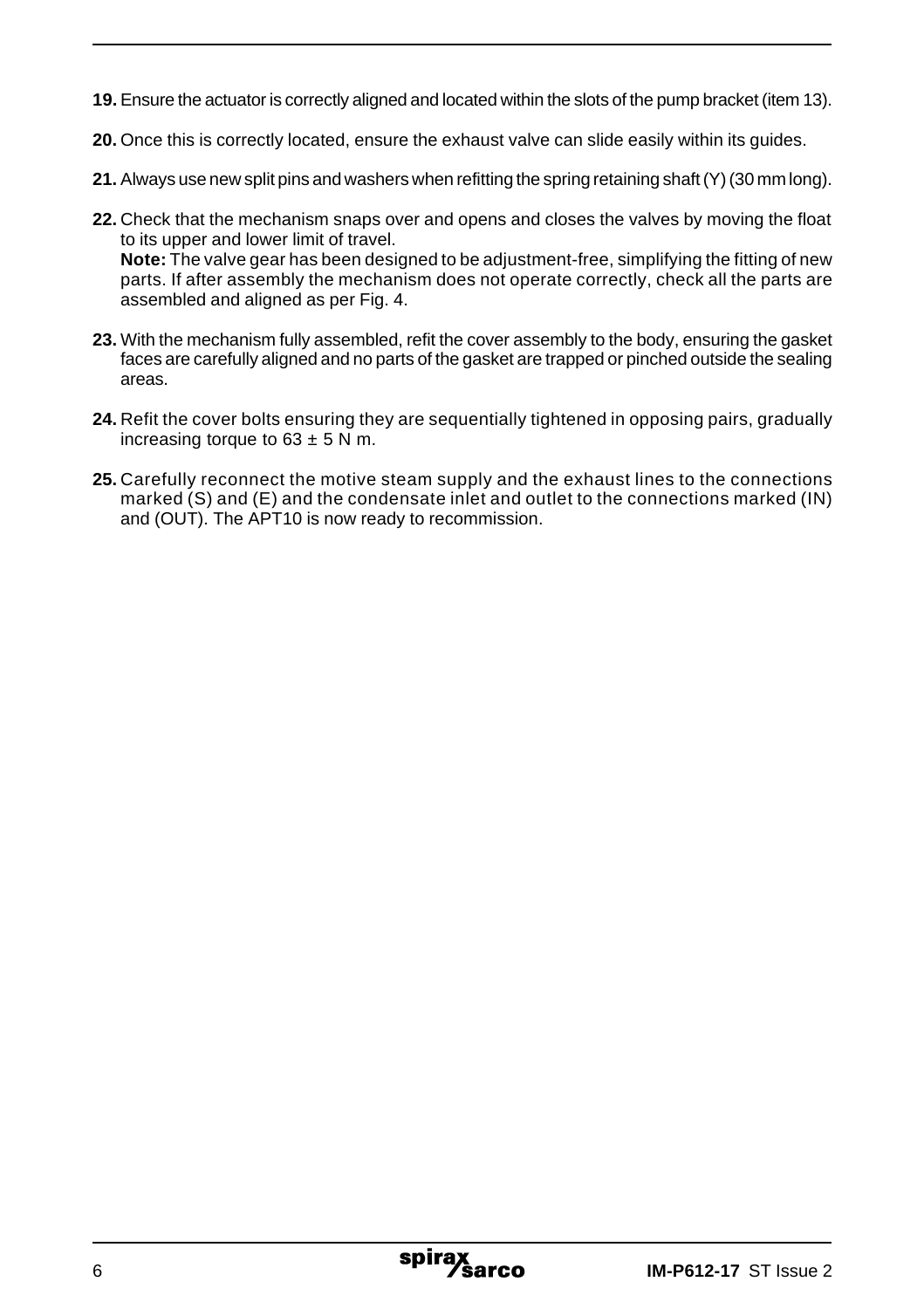